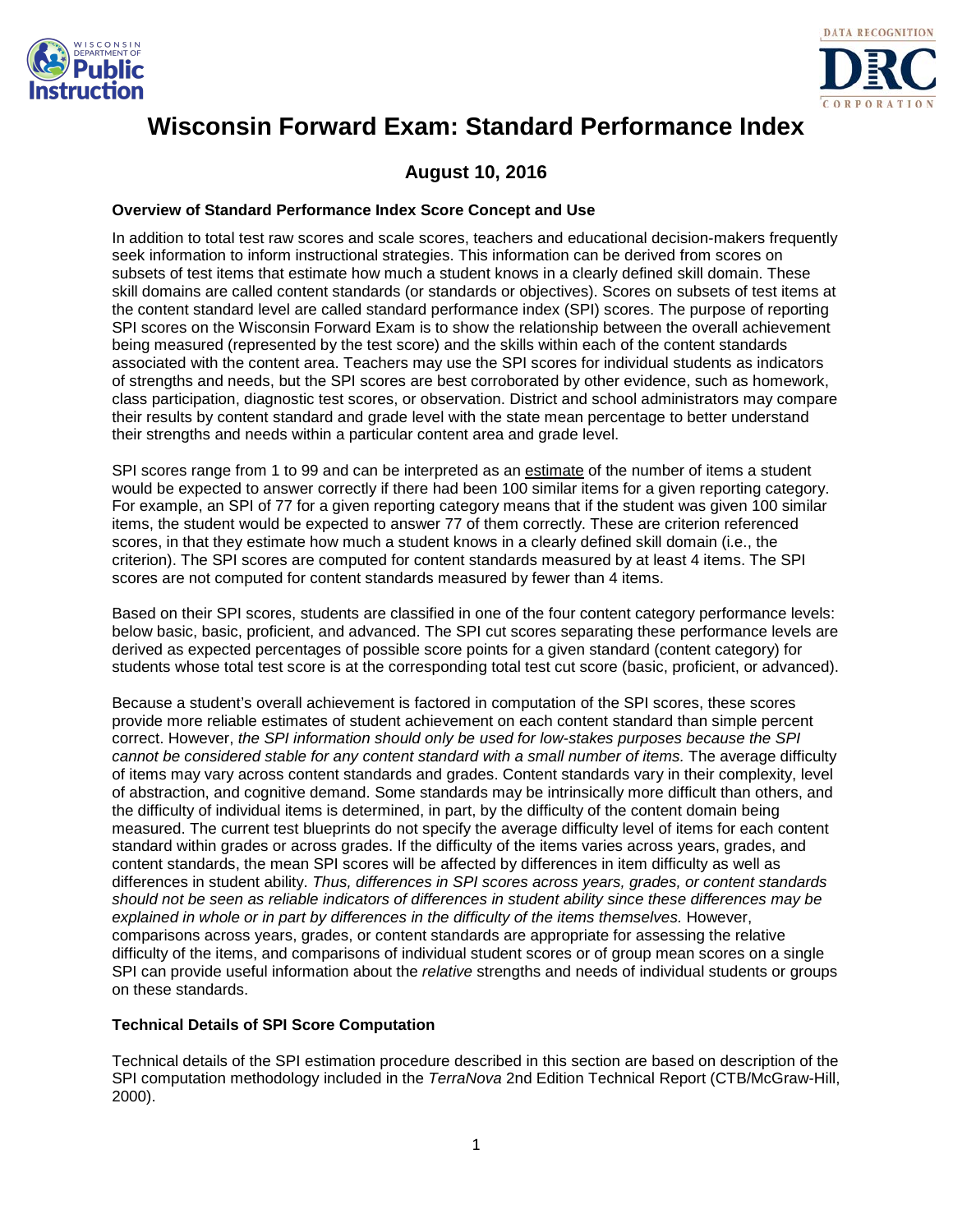



The Standard Performance Index (SPI) is an estimate of the true score (estimated proportion of total, or maximum, points possible) for a content standard based on the performance of a given student. Because most standards are measured by a relatively small number of items, a Bayesian procedure that takes into account the overall test performance is used to improve the reliability of the standard scores. Given a student's scale score on the test, item response theory (IRT) is used, via the 3-paremeter logistic (3PL) model for MC items and the 2-paremeter-partial credit (2PPC) model for CR items, to compute the estimated proportion of the maximum points obtained for that standard.

The estimated proportion of the maximum points obtained for the standard provides the initial (Bayesian prior) estimate of the student's mastery score. If this initial estimate is consistent with the student's observed proportion, as indicated by a chi-square test, the two scores are combined as a weighted average to obtain the SPI score (the estimated true score). The appropriate weight for the Bayesian prior estimate is computed as a function of the standard error (SE) of the scale score on which it is based: the smaller the SE, the larger the weight. If the prior estimate and the observed proportion differ significantly, the observed proportion of the maximum score is used without the prior estimate to compute the student's score on that objective.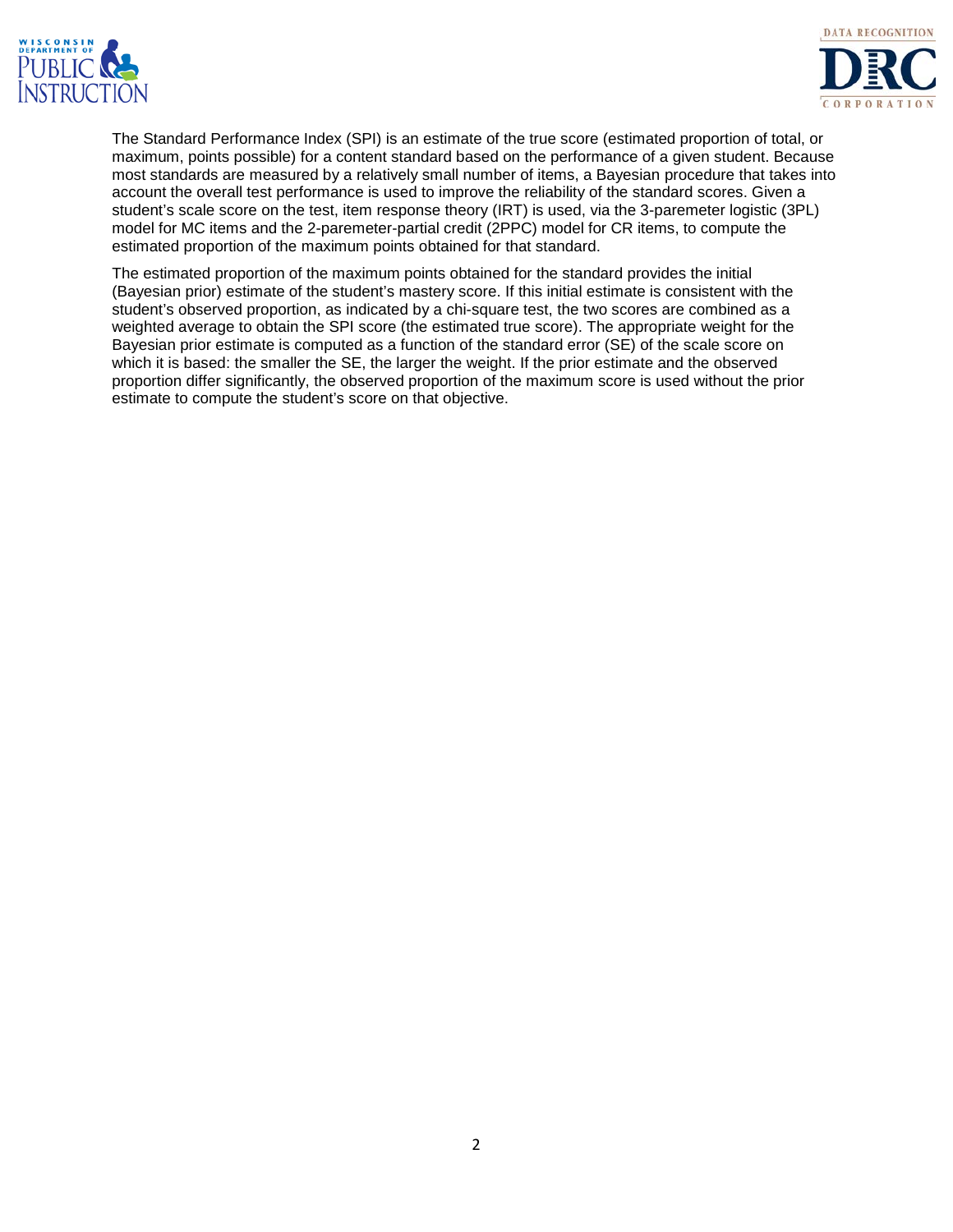



#### **Standard Performance Index Computation**

The standard performance index (SPI) is an estimated true score (estimated proportion of total or maximum points obtained) based on the performance of a given examinee for the items in a given learning strand. Assume a *k*-item test is composed of *j* strands with a maximum possible raw score of *n*. Also assume that each item contributes to, at most, one strand, and the *kj* items in strand *j* contribute a maximum of *nj* points. Define *Xj* as the observed raw score on strand *j*. The true score is

$$
T_j \equiv E(X_j/n_j).
$$

It is assumed that there is information available about the examinee in addition to the strand score, and this information provides a prior distribution for  $T_j$ . This prior distribution of  $T_j$  for a given examinee is assumed to be  $\beta(r_i, s_j)$ :

$$
g(T_j) = \frac{(r_j + s_j - 1)!T_j^{r_j - 1}(1 - T_j)^{s_j - 1}}{(r_j - 1)!(s_j - 1)!}
$$
\n(1)

for  $0 \le T_j \le 1$ ;  $r_j$ ,  $s_j > 0$ . Estimates of  $r_j$  and  $s_j$  are derived from IRT (Lord, 1980).

It is assumed that  $X_j$  follows a binomial distribution, given  $T_j$ :

$$
p(X_j = x_j | T_j) = Binomial (n_j, T_j = \sum_{i=1}^{k_j} T_i / n_j),
$$

where

 $T_i$  is the expected value of the score for item *i* in strand *j* for a given  $\theta$ .

Given these assumptions, the posterior distribution of  $T_j$ , given  $x_j$ , is

$$
g(T_j | X_j = x_j) = \beta(p_j, q_j),
$$
 (2)

with

$$
p_j = r_j + x_j \tag{3}
$$

and

$$
q_j = s_j + n_j - x_j. \tag{4}
$$

The SPI is defined to be the mean of this posterior distribution:

$$
\widetilde{T}_j = \frac{p_j}{p_j + q_j}.
$$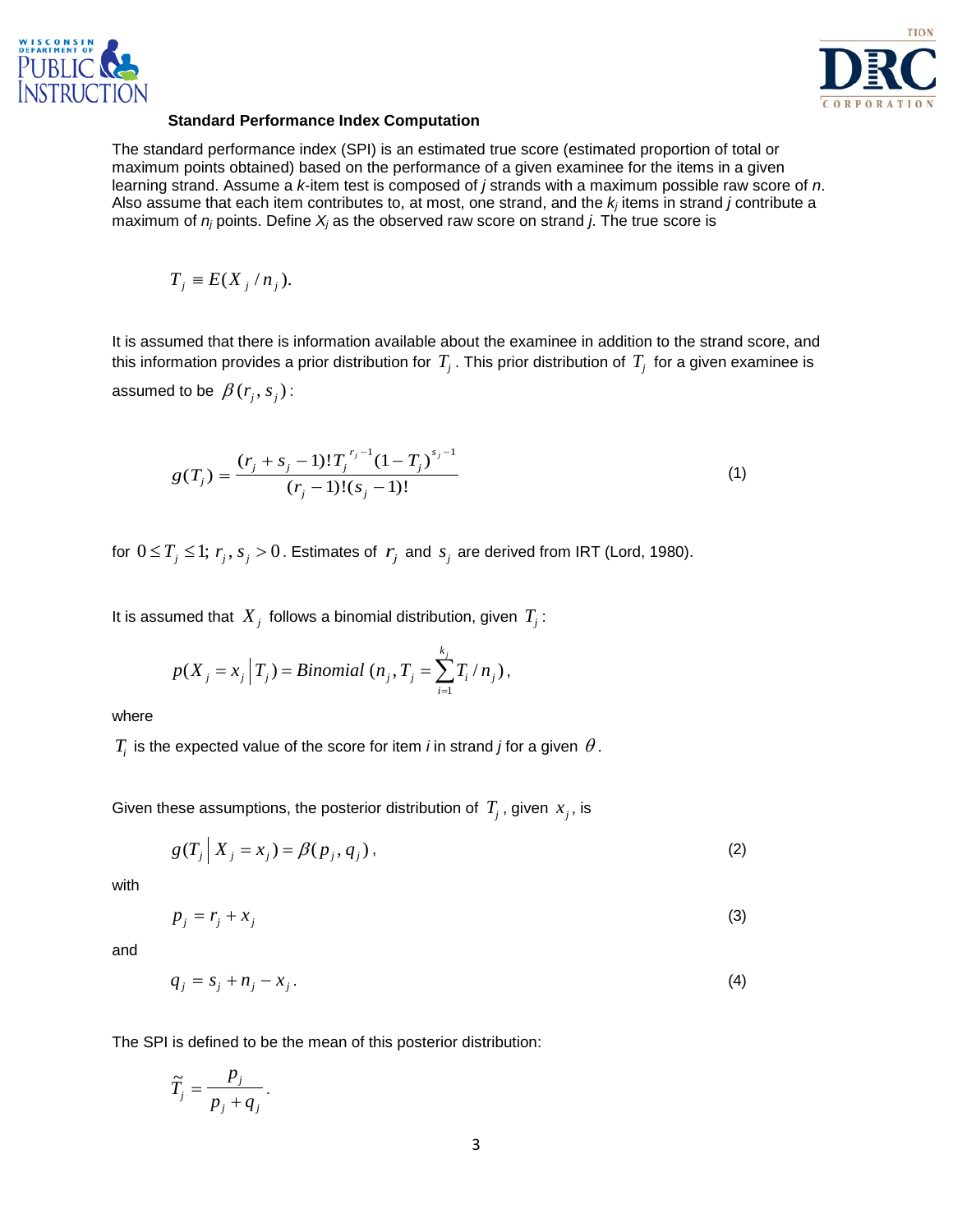



Following Novick and Jackson (1974, p. 119), a mastery band is created to be the *C*% central credibility interval for  $\mathcal{T}_j$ . It is obtained by identifying the values that place  $\frac{1}{2}(100\!-\!C)\%$  of the  $\,\beta(\,p_{\,j},q_{\,j})\,$  density in each tail of the distribution.

# **Estimation of the Prior Distribution of** *Tj*

The *k* items in each test are scaled together using a generalized IRT model (3PL/2PPC) that fits a threeparameter logistic model (3PL) to the MC items and a generalized partial-credit model (2PPC) to the CR items (Yen, 1993).

The 3PL model is

$$
P_i(\theta) = P(X_i = 1 | \theta) = c_i + \frac{1 - c_i}{1 + \exp[-1.7A_i(\theta - B_i)]},
$$
\n(5)

where

 $A_i$  is the discrimination,  $B_i$  is the location, and  $c_i$  is the guessing parameter for item *i*.

A generalization of Master's (1982) partial credit (2PPC) model was used for the CR items. The 2PPC model, the same as Muraki's (1992) "generalized partial credit model," has been shown to fit response data obtained from a wide variety of mixed-item type achievement tests (Fitzpatrick, Link, Yen, Burket, Ito, & Sykes, 1996). For a CR item with 1*<sup>i</sup>* score levels, integer scores were assigned that ranged from 0 to  $1<sub>i</sub> - 1$ :

$$
P_{im}(\theta) = P(X_i = m - 1 | \theta) = \frac{\exp(z_{im})}{\sum_{g=1}^{l_i} \exp(z_{ig})}, \qquad m = 1, ... 1_i
$$
 (6)

where

$$
z_{ig} = \alpha_i \left( m - 1 \right) \theta - \sum_{h=0}^{m-1} \gamma_{ih} \tag{7}
$$

and

 $\gamma_{i0} = 0$ .

Alpha ( $\alpha_i$ ) is the item discrimination, and gamma ( $\gamma_{ih}$ ) is related to the difficulty of the item levels; the trace lines for adjacent score levels intersect at  $\gamma_{ih}/\alpha_i$ .

Item parameters estimated from the national standardization sample are used to obtain SPI values.  $T_{ij}(\theta)$  is the expected score for item *i* in strand *j*, and  $\theta$  is the common trait value to which the items are scaled: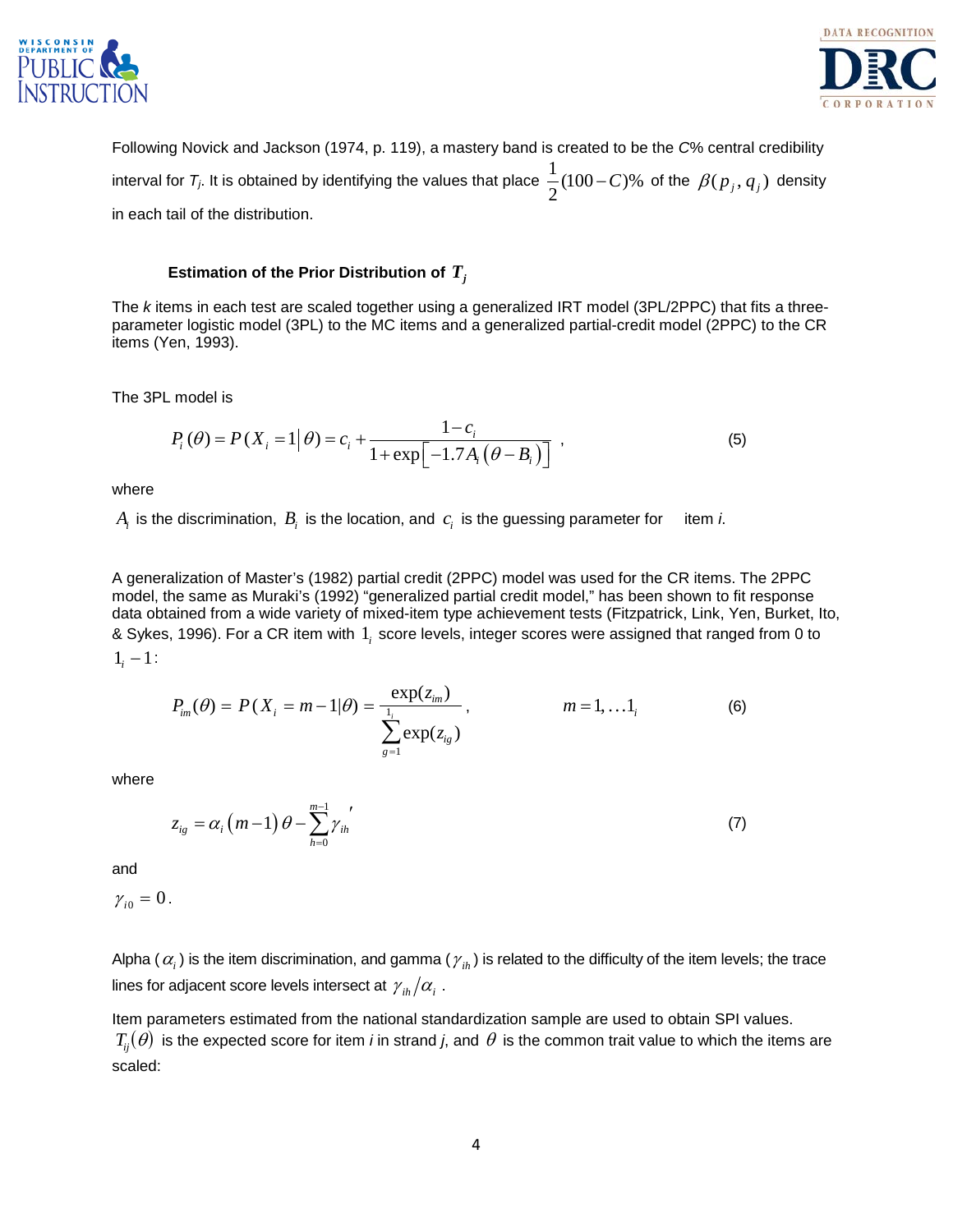



$$
T_{ij}(\theta) = \sum_{m=1}^{1_i} (m-1) P_{ijm}(\theta)
$$

where

1*<sup>i</sup>* is the number of score levels in item *i*, including 0.

*Tj* , the expected proportion of maximum score for strand *j*, is

,

$$
T_j = \frac{1}{n_j} \left[ \sum_{i=1}^{k_j} T_{ij}(\theta) \right].
$$
 (8)

The expected score for item *i* and estimated proportion-correct of maximum score for strand *j* are obtained by substituting the estimate of the trait  $(\hat{\theta})$  for the actual trait value.

The theoretical random variation in item response vectors and resulting  $(\hat{\theta})$  values for a given examinee produces the distribution  $|g(\hat{T_j}\big|\hat{\theta})$  with mean  $\mu(\hat{T_j}|\theta)$  and variance  $|\sigma^2(\hat{T_j}\big|\theta)$  . This distribution is used to estimate a prior distribution of  $T_i$ . Given that  $T_i$  is assumed to be distributed as a beta distribution (equation 1), the mean  $[\mu(\hat{T}_j|\theta)]$  and variance  $[\sigma^2(\hat{T}_j|\theta)]$  of this distribution can be expressed in terms of its parameters,  $r_i$  and  $s_i$ .

Expressing the mean and variance of the prior distribution in terms of the parameters of the beta distribution (Novick & Jackson, 1974, p. 113) produces

$$
\mu(\hat{T}_j|\theta) = \frac{r_j}{r_j + s_j} \tag{9}
$$

and

$$
\sigma^{2}(\hat{T}_{j}|\theta) = \frac{r_{j}s_{j}}{(r_{j} + s_{j})^{2}(r_{j} + s_{j} + 1)}.
$$
\n(10)

Solving these equations for  $r_i$  and  $s_i$  produces

$$
r_j = \mu(\hat{T}_j \mid \theta) n_j^* \tag{11}
$$

and

$$
s_j = [1 - \mu(\hat{T}_j|\theta)]n_j^*,
$$
\n(12)

where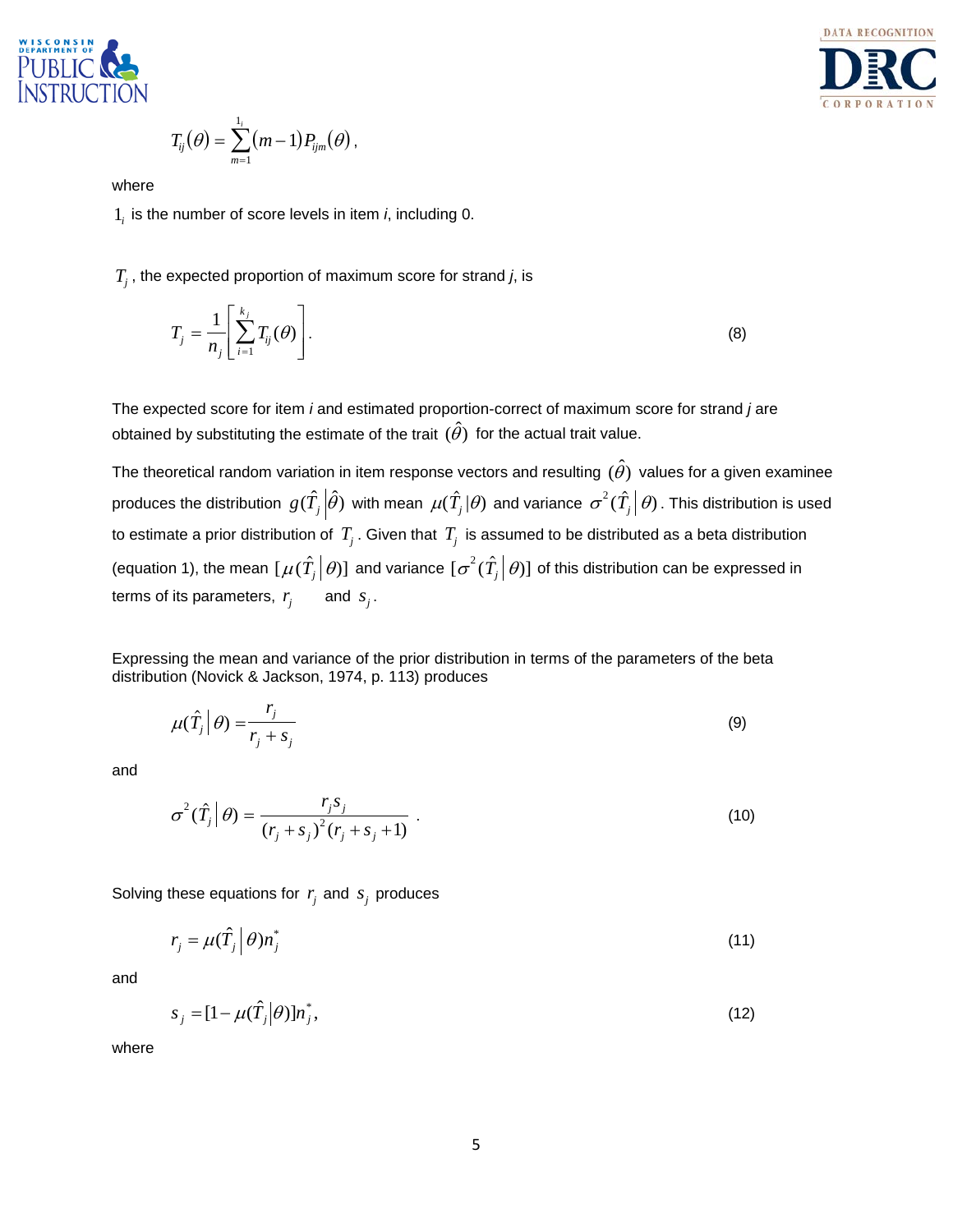

$$
n_j^* = \frac{\mu(\hat{T}_j \,|\, \theta) \Big[ 1 - \mu(\hat{T}_j \,|\, \theta) \Big]}{\sigma^2(\hat{T}_j \,|\, \theta)} - 1. \tag{13}
$$



Using IRT,  $\, \sigma^2(\hat{T}_j \big| \theta) \,$  can be expressed in terms of item parameters (Lord, 1983):

$$
\mu(\hat{T}_j|\theta) \approx \frac{1}{n_j} \sum_{i=1}^{k_j} \hat{T}_{ij}(\theta).
$$
\n(14)

Because  $T_j$  is a monotonic transformation of  $\theta$  (Lord, 1980, p.71),

$$
\sigma^2(\hat{T}_j \mid \theta) = \sigma^2(\hat{T}_j \mid T_j) \approx I(T_j, \hat{T}_j)^{-1}
$$
\n(15)

where

$$
I(T_j, \hat{T}_j)
$$
 is the information that  $\hat{T}_j$  contributes about  $T_j$ .

Given these results, Lord (1980, p. 79 and 85) produces

$$
I(T_j, \hat{T}_j) = \frac{I(\theta, \hat{T}_j)}{(\partial T_j / \partial \theta)^2},
$$
\n(16)

and

$$
I(\theta, \hat{T}_j) \approx I(\theta, \hat{\theta}).
$$
\n(17)

Thus,

$$
\sigma^2(\hat{T}_j|\theta) \approx \frac{\left[\frac{1}{n_j}\sum_{i=1}^{k_j} \hat{T}_{ij}(\theta)\right]^2}{I(\theta, \hat{\theta})}
$$

and the parameters of the prior beta distribution for  $T_j$  can be expressed in terms of the parameters of the 3PL IRT and 2PPC models. Furthermore, the parameters of the posterior distribution of  $T_j$  also can be expressed in terms of the IRT parameters:

$$
p_j = \hat{T}_j n_j^* + x_j \,,\tag{18}
$$

and

$$
q_j = \left[1 - \hat{T}_j\right] n_j^* + n_j - x_j \,. \tag{19}
$$

The SPI is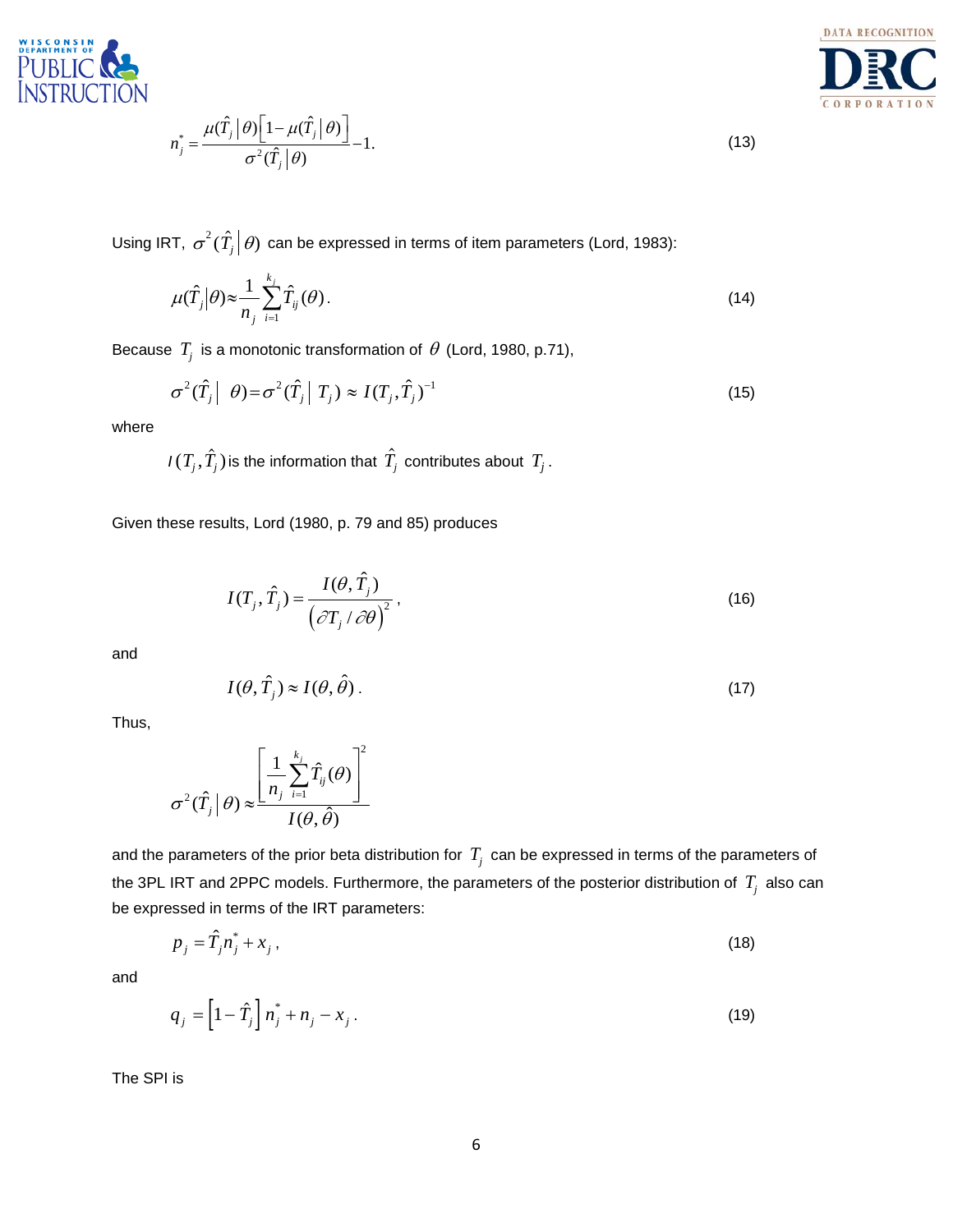

$$
\widetilde{T}_j = \frac{p_j}{p_j + q_j}
$$
\n
$$
= \frac{\widehat{T}_j n_j^* + x_j}{n_j^* + n_j}.
$$
\n(20)

The SPI can also be written in terms of the relative contribution of the prior estimate  $\hat{T_j}$  and the observed proportion of maximum raw (correct score) (OPM),  $x_i / n_i$ , as

$$
\widetilde{T}_j = w_j \widehat{T}_j + (1 - w_j) \left[ x_j / n_j \right]. \tag{22}
$$

 $w_j$ , a function of the mean and variance of the prior distribution, is the relative weight given to the prior estimate:

$$
w_j = \frac{n_j^*}{n_j + n_j}.
$$
\n<sup>(23)</sup>

The term  $\vec{n_j}$  may be interpreted as the contribution of the prior in terms of theoretical numbers of items.

#### Check on Consistency and Adjustment of Weight Given to Prior Estimate

The item responses are assumed to be described by  $P_i(\hat{\theta})$  or  $P_{i,m}(\hat{\theta})$ , depending on the type of item. Even if the IRT model accurately described item performance over examinees, their item responses grouped by strand may be multidimensional. For example, a particular examinee may be able to perform difficult addition but not easy subtraction. Under these circumstances, it is not appropriate to pool the prior estimate,  $\hat{T}_j$  , with  $\,x_j$  /  $n_j$  . In calculating the SPI, the following statistic was used to identify examinees with unexpected performance on the strands in a test:

$$
Q = \sum_{j=1}^{J} n_j \left(\frac{x_j}{n_j} - \hat{T}_j\right)^2 / (\hat{T}_j (1 - \hat{T}_j)) \,. \tag{24}
$$

If  $Q \leq \chi^2(J,.10)$  , the weight,  $w_j$  , is computed and the SPI is produced. If  $Q > \chi^2(J,.10)$  ,  $n_j^*$  and subsequently  $w_i$  is set equal to 0 and the OPM is used as the estimate of strand performance.

As previously noted, the prior is estimated using an ability estimate based on responses to all the items (including the items of strand *j*) and hence is not independent of *X <sup>j</sup>* . An adjustment for the overlapping information that requires minimal computation is to multiply the test information in equation 5 by the factor  $(n - n<sub>i</sub>) / n$ . The application of this factor produces an "adjusted" SPI estimate that can be compared to the "unadjusted" estimate.

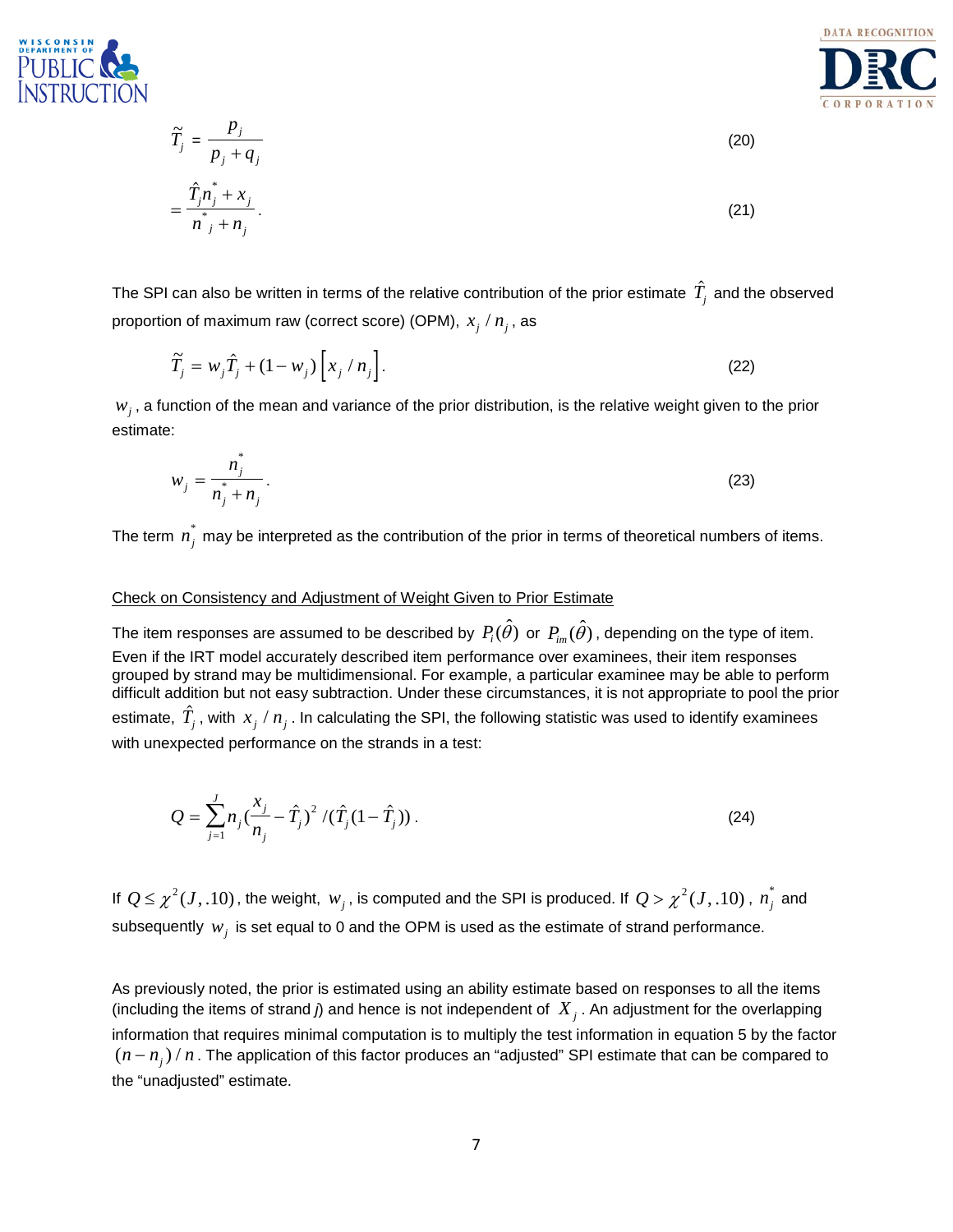



#### **Possible Violations of the Assumptions**

Even if the IRT model fits the test items, the responses for a given examinee, grouped by strand, may be multidimensional. In these cases, it would not be appropriate to pool the prior estimate,  $\hat{T}_j$  , with  $\,x_j \,/\,n_j^{}$  . A chi-square fit statistic is used to evaluate the observed proportion of maximum raw score (OPM) relative to that predicted for the items in the strand on the basis of the student's overall trait estimate. If the chisquare is significant, the prior estimate is not used and the OPM obtained becomes the student's strand score.

If the items in the strand do not permit guessing, it is reasonable to assume  $\hat{T}_j$  , the expected proportion correct of the maximum score for a strand, will be greater or equal to zero. If correct guessing is possible, as it is with MC items, there will be a non-zero lower limit to  $\hat{T}_j$ , and a three-parameter beta distribution,

in which  $\ \hat{T}_j$  is greater than or equal to this lower limit (Johnson & Kotz, 1979, p. 37), would be more

appropriate. The use of the two-parameter beta distribution would tend to underestimate  $T_i$  among very

low-performing examinees. While working with tests containing exclusively MC items, Yen found that there does not appear to be a practical importance to this underestimation (Yen, 1997). The impact of any such effect would be reduced as the proportion of CR items in the test increases. The size of this effect, nonetheless, was evaluated using simulations (Yen, Sykes, Ito, & Julian, 1997).

The SPI procedure assumes that  $p(X_i, T_i)$  is a binomial distribution. This assumption is appropriate only when all the items in a strand have the same Bernoulli item response function. Not only do real items differ in difficulty, but when there are mixed-item types,  $X_i$  is not the sum of  $n_i$  independent Bernoulli variables. It is instead the total raw score. In essence, the simplifying assumption has been made that each CR item with a maximum score of  $1<sub>j</sub> - 1$  is the sum of  $1<sub>j</sub> - 1$  independent Bernoulli variables. Thus, a complex compound distribution is theoretically more applicable than the binomial. Given the complexity of working with such a model, it appears valuable to determine if the simpler model described here is sufficiently accurate to be useful.

Finally, because the prior estimate of  $T_j$ ,  $\hat{T}_j$ , is based on performance on the entire test, including strand *j*, the prior estimate is not independent of  $X_i$ . The smaller the ratio  $n_i/n$ , the less impact this dependence will have. The effect of the overlapping information would be to understate the width of the credibility interval. The extent to which the size of the credibility interval is too small was examined (Yen et al, 1997) by simulating strands that contained varying proportions of the total test points.

## **References**

CTB/McGraw-Hill. (2000). *TerraNova* 2nd Edition. Monterey, CA.

- Fitzpatrick, A. R., V. Link, W. M. Yen, G. Burket, K. Ito & R. Sykes (1996). Scaling performance assessments: A comparison between one-parameter and two-parameter partial credit models. *Journal of Educational Measurement,* 33, 291–314.
- Johnson, N. L. & S. Kotz (1970). *Distributions in statistics: Continuous univariate distributions* (Vol. 2)*.* New York: John Wiley.